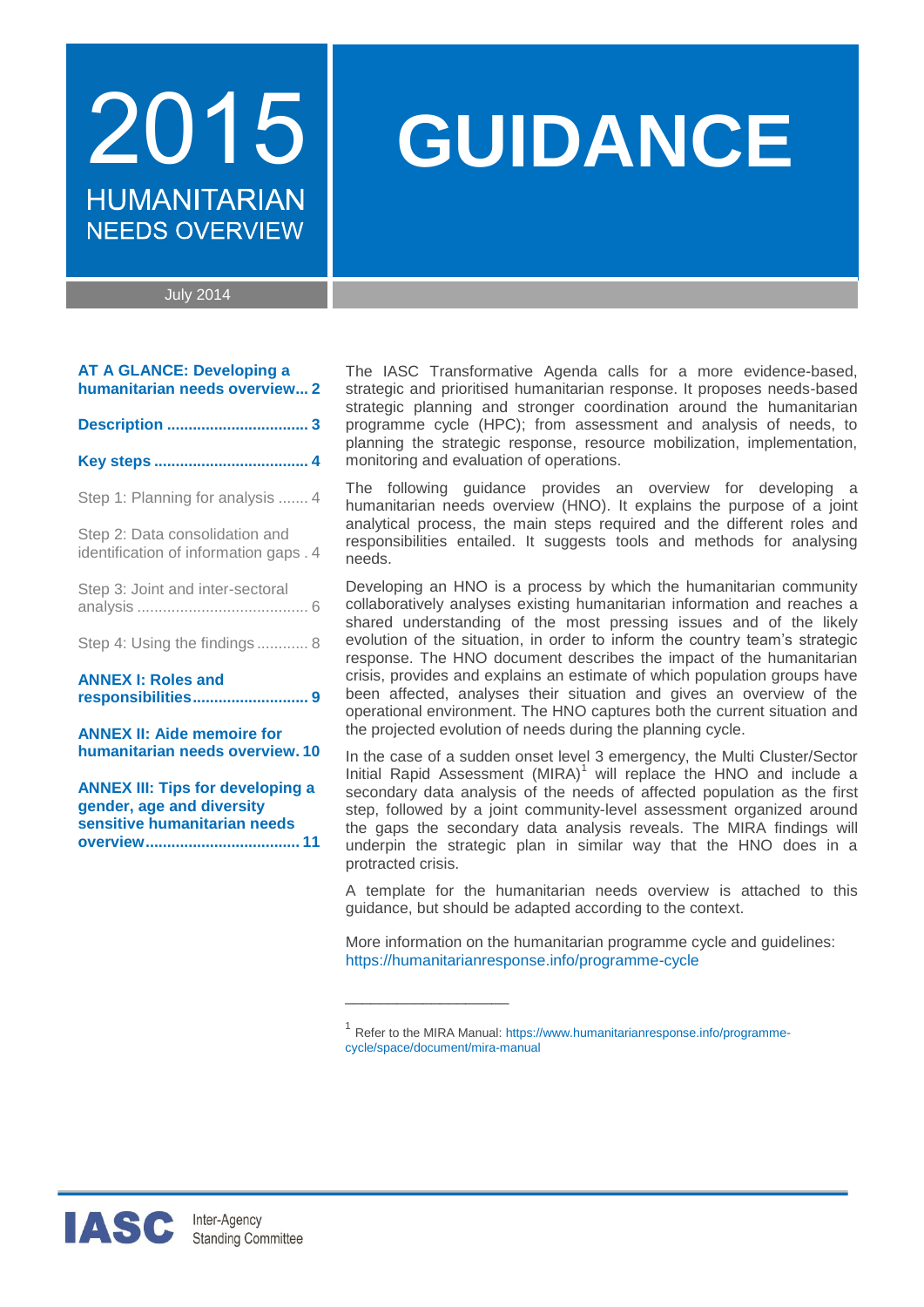# <span id="page-1-0"></span>**AT A GLANCE: DEVELOPING A HUMANITARIAN NEEDS OVERVIEW**

- **1. Purpose**: the humanitarian needs overview (HNO) promotes a shared understanding of the impact and evolution of a crisis within the humanitarian country team (HCT) and informs strategic response planning. This ensures that credible evidence and a joint analysis of needs underpins an effective and targeted humanitarian response. The development of an HNO is a step in the implementation of the humanitarian programme cycle that supports the response analysis conducted for the strategic response planning.
- **2. Structure**: the humanitarian needs overview is structured into three sections plus one annex:
	- **1. Key humanitarian issues**: summarizes the three to five most pressing humanitarian problems at sectoral and cross-sectoral levels as appropriate. This section flags priority humanitarian challenges that need to be discussed at the response analysis stage.
	- **2. Impact of the crisis**: describes the situation by analysing drivers, underlying factors, geographic scope, demographic scale and the situation of affected populations, while fully integrating a protection and gender analysis.
	- **3. Information gaps**: highlights information gaps that affect operations/the response.

**Annex: Operational environment and factors**: summarizes capacity and access constraints or enablers.

**3. Process**: an analysis team comprised of cluster representatives and technical experts, assigned by the Inter-Cluster Coordination Group (ICCG)/HCT and convened by OCHA, develops a first analysis consolidating existing information by using the above proposed structure. The following steps are recommended for this process:

| 1. Planning                                                                                                                                                                                                                                                                                                                                                                                                                           | 2. Data consolidation<br>& information gaps                                                                                                                                                                                                                                                                                                                                                                                                                                                             | 3. Joint analysis                                                                                                                                                                                                                                                                                                                                                                                                                                                                                                                                                 | 4. Using the findings                                                                                                                                                                                                                                                                                                                                                               |
|---------------------------------------------------------------------------------------------------------------------------------------------------------------------------------------------------------------------------------------------------------------------------------------------------------------------------------------------------------------------------------------------------------------------------------------|---------------------------------------------------------------------------------------------------------------------------------------------------------------------------------------------------------------------------------------------------------------------------------------------------------------------------------------------------------------------------------------------------------------------------------------------------------------------------------------------------------|-------------------------------------------------------------------------------------------------------------------------------------------------------------------------------------------------------------------------------------------------------------------------------------------------------------------------------------------------------------------------------------------------------------------------------------------------------------------------------------------------------------------------------------------------------------------|-------------------------------------------------------------------------------------------------------------------------------------------------------------------------------------------------------------------------------------------------------------------------------------------------------------------------------------------------------------------------------------|
| The ICCG/HCT assigns an<br>analysis team convened<br>by OCHA. The analysis<br>team develops the<br>humanitarian needs<br>overview and agrees on a<br>set of parameters for the<br>analysis taking into<br>account:<br>• available information<br>· geographic scale<br>• affected population<br>groups and sectors<br>· roles & responsibilities of<br>partners<br>• timelines<br>• options for engagement<br>of affected populations | The analysis team<br>consolidates relevant<br>information and identifies<br>information gaps ahead of the<br>analysis. The strategic<br>response plan includes a plan<br>to address these gaps.<br><b>OCHA and Cluster</b><br>Coordinators support the<br>analysis team, as required, in:<br>• data compilation (agreeing<br>with partners on metadata,<br>liaising with partners,<br>through maintenance of<br>CODs/FODs + assessment<br>registry etc.)<br>• the identification of<br>information gaps | The analysis team drafts an<br>initial analysis to identify and<br>describe the key humanitarian<br>issues and their likely<br>evolution over the planning<br>cycle.<br>Use of vulnerability and<br>severity ranking method is<br>optional; it may help to<br>structure needs information<br>and support the analysis.<br>Ensure inclusion of local<br>expert knowledge and views of<br>affected populations.<br>Findings are shared, e.g. in a<br>working session or through<br>regular consultations, at the<br>inter-cluster level and<br>endorsed by the HCT. | The findings of the joint<br>needs analysis determine<br>if a strategic response plan<br>should be undertaken. The<br>findings will inform the<br>strategic planning, through<br>a response analysis<br>ideally undertaken in a<br>strategic planning<br>workshop.<br>The HC shares the<br>compiled evidence base<br>and analysis with relevant<br>stakeholders, as<br>appropriate. |
|                                                                                                                                                                                                                                                                                                                                                                                                                                       |                                                                                                                                                                                                                                                                                                                                                                                                                                                                                                         |                                                                                                                                                                                                                                                                                                                                                                                                                                                                                                                                                                   |                                                                                                                                                                                                                                                                                                                                                                                     |
| <b>Analysis plan</b>                                                                                                                                                                                                                                                                                                                                                                                                                  | <b>Compiled evidence base</b>                                                                                                                                                                                                                                                                                                                                                                                                                                                                           | <b>Shared understanding</b><br>of the humanitarian<br>situation                                                                                                                                                                                                                                                                                                                                                                                                                                                                                                   | <b>Needs analysis</b><br>informs strategic<br>planning                                                                                                                                                                                                                                                                                                                              |

**4. Update of the needs overview:** a HNO should be developed in advance of strategic response planning, allowing sufficient time for the appointed analysis team to review existing assessment data and analyse humanitarian needs in consultation with the ICCG and on behalf of the HCT. At a minimum, one update should be completed at least once a year. More frequent updates may be required if the situation is fluid and needs are changing or if monitoring reports suggest this.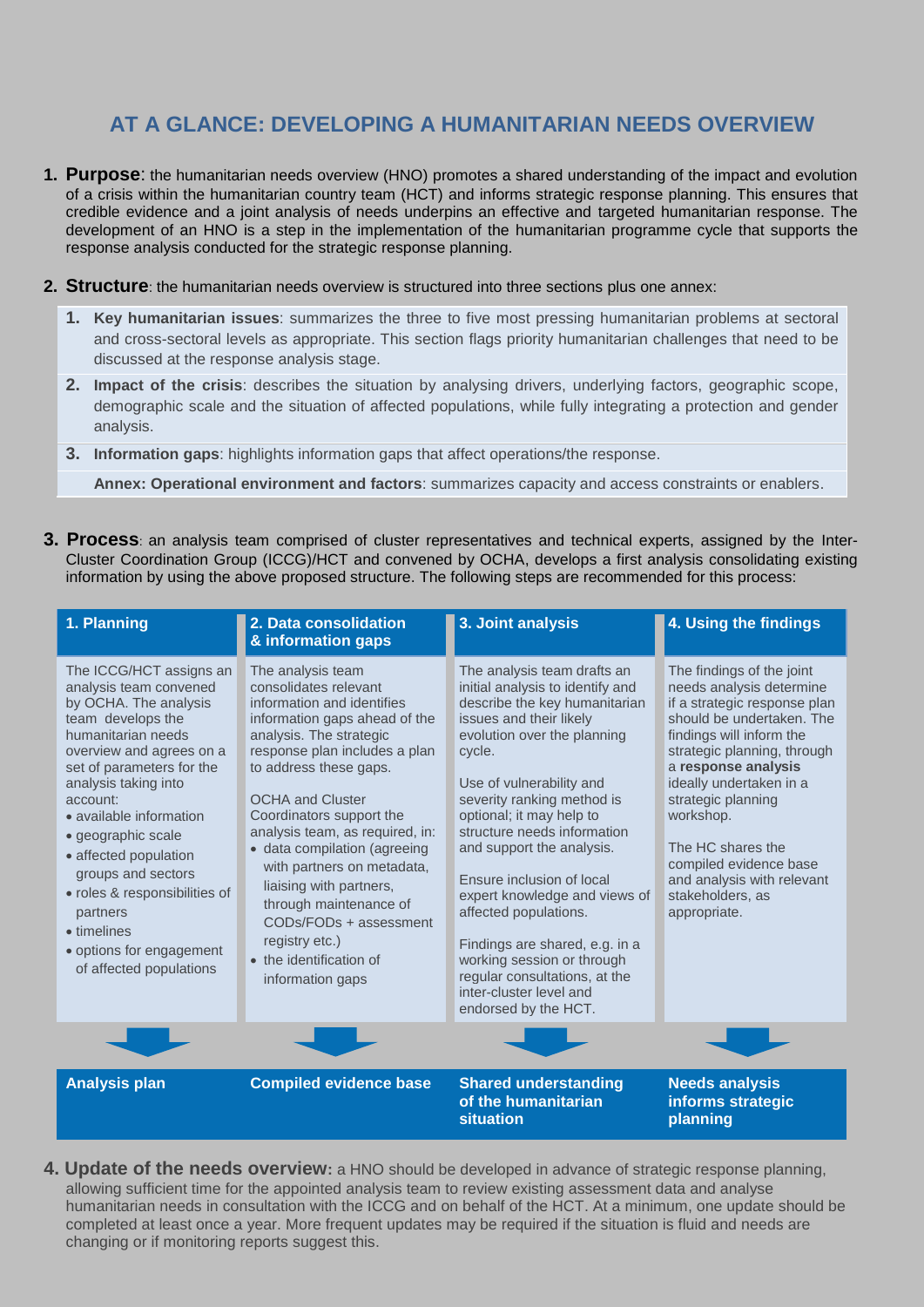# <span id="page-2-0"></span>**DESCRIPTION**

The **humanitarian needs overview** describes the overall humanitarian dimensions of a crisis situation including the key humanitarian issues which are considered the most pressing by common agreement. It is based on existing information (secondary data) derived from multi-cluster and sectoral assessments, monitoring data,<sup>2</sup> survey results, and contextual judgement by humanitarian actors and of local sources such as government, community bodies and representatives from affected communities. The humanitarian needs overview is informed by shared and collated data and the development of a joint needs analysis.



**Incomplete information**: development of a humanitarian needs overview is not dependent on the availability of uniform and high-quality data: in many countries data will be partial or incomplete. Some countries will have the means to undertake more extensive and rigorous needs analysis based on available data, while others face more constraints. This guidance recommends and helps each HCT to tailor its approach. It also provides suggestions for shared analysis and categorization of needs corresponding to the level of complexity of the humanitarian context, the availability of reliable data and stakeholder capacity to collect information in a structured manner.

## **Timeframe for the process**

 $\overline{a}$ 

<span id="page-2-1"></span>The HC with the HCT are expected to outline the process prior to commencing, including: establishing a vision of needs-based strategic response planning; setting a time frame and broad parameters of the process; and agreeing on roles & responsibilities. While the timing may differ, the sequence of the steps remains the same: a humanitarian needs overview is developed first, followed by the strategic response plan (SRP). In protracted crises the needs-based strategic planning (HNO/SRP) process takes around 3 months.

 $^2$  For example, national early warning systems that take livelihoods, markets, food, weather and health/nutrition data into account.

a Multi-cluster Rapid Initial Assessment; <sup>b</sup> Standardized Monitoring and Assessment of Relief and Transitions; <sup>c</sup> Integrated Phase Classification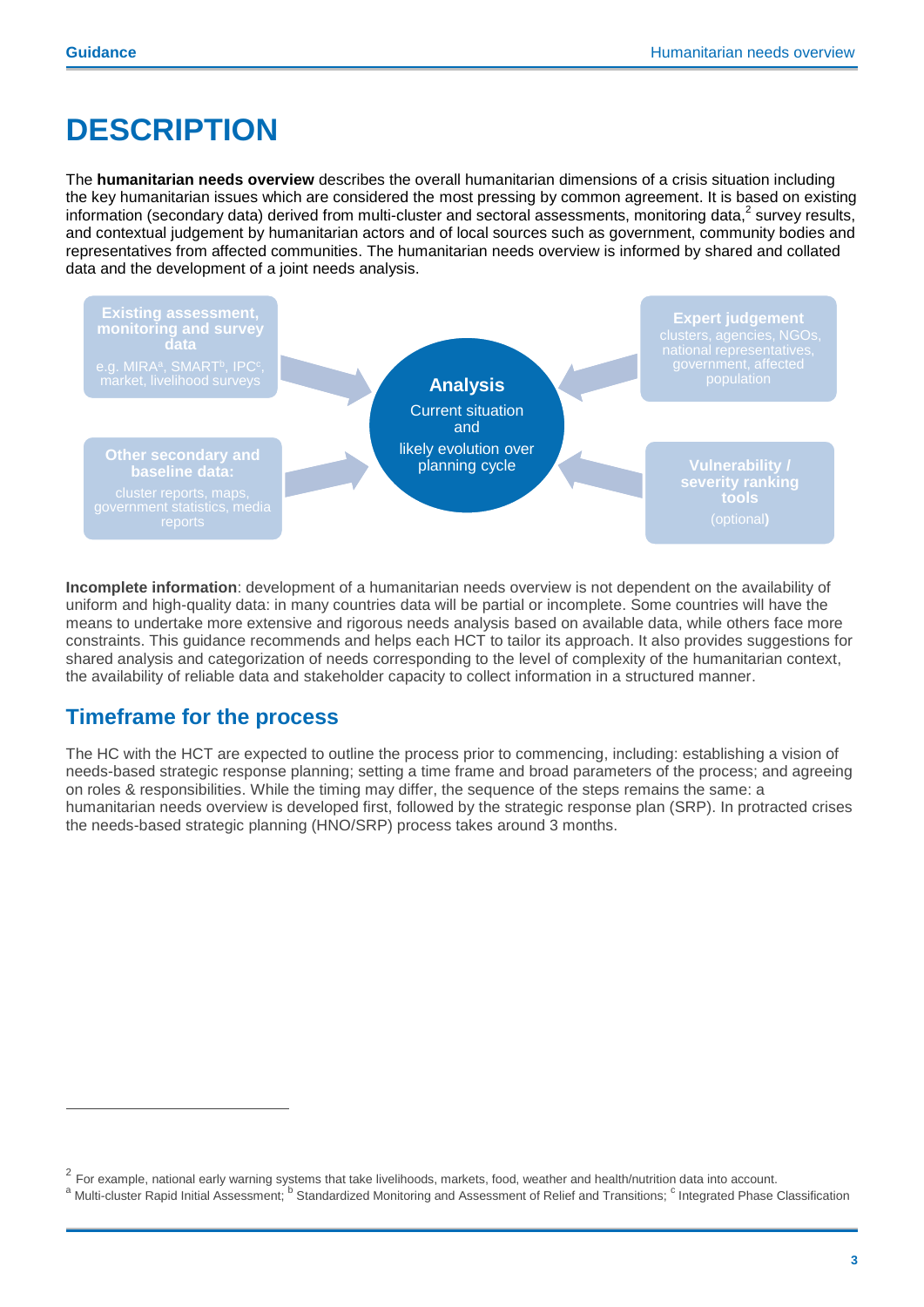# **KEY STEPS**

| 1. Planning         | 2. Data consolidation 3. Joint analysis<br>8 information gaps |            | 4. Using the<br>  findings               |
|---------------------|---------------------------------------------------------------|------------|------------------------------------------|
| 1 day / one meeting | 2-3 weeks                                                     | $1-3$ davs | as needed to inform<br>response planning |

# <span id="page-3-0"></span>**Step 1: Planning for analysis**

**Analysis team**: members of the humanitarian community familiar with assessments and analysis should carry out the analysis. In consultation with the ICCG and HCT the Humanitarian Coordinator therefore assigns an analysis team<sup>3</sup> lead by OCHA. The team is responsible for developing the humanitarian needs overview and consulting with stakeholders on inputs and validation of the findings. The team should consist of people with analysis expertise and a good understanding of the situation, including from the perspective of affected populations. The team should be able to speak on behalf of a broad constituency and represent agency and cluster views. Team members should be capable of making expert judgements and presenting their findings in a clear and comprehensible way. The team should include at least one representative of the cluster/sector and a protection expert. The size and composition of the analysis team should balance appropriate representation and effective collaboration.

**Analysis plan**: develop an analysis plan that fits the country context, stakeholders' capacities and the information resources available. It is recommended that parameters and boundaries for the analysis be set in consultation with the HCT. The analysis plan should make provision for the following:

- The questions that will shape the analysis--which should be taken as a starting point of any analysis--will be formulated following consultation with affected populations.
- The structure of the humanitarian needs overview (the suggested structure may require adaptation).
- **Information and data available from relevant humanitarian actors (e.g. disaggregated demographics,** displacement trends, market surveys, livelihood analyses, government and private industry data).
- The geographic areas to be covered (geographic scope) and how granular the analysis should be (administrative level).
- The contextual risks such as security and access issues impacting affected populations.
- The population groups, sex and age (demographic scale) and the likelihood of the groups changing over time.
- **The roles and responsibilities of each partner in this process.**
- The projected timeline for information consolidation, joint analysis, drafting and clearance of report, etc.
- Outline how the affected population will be involved in the analysis of needs.

## <span id="page-3-1"></span>**Step 2: Data consolidation and identification of information gaps**

Under the leadership of OCHA and with contributions from the clusters, the analysis team consolidates relevant information and findings from assessments, monitoring systems and other sources. The analysis team should also use this opportunity to reach out to information sources, stakeholders and representatives of affected populations to enrich the analysis. Assessments that have involved affected communities are to be prioritized.

It is important to organize the data so it can be used for analysis. The categories below provide a simple example of how this can be done (use an Excel sheet or simple table for data collection and encourage partners to use a similar format for the data they wish to share for the overall analysis).

<sup>&</sup>lt;sup>3</sup> The analysis team may include technical or subject matter experts from UN agencies, NGOs and government representatives nominated by each cluster. Analysis for the HNO can also be facilitated by information management and Assessment Working Group where existent and as appropriate.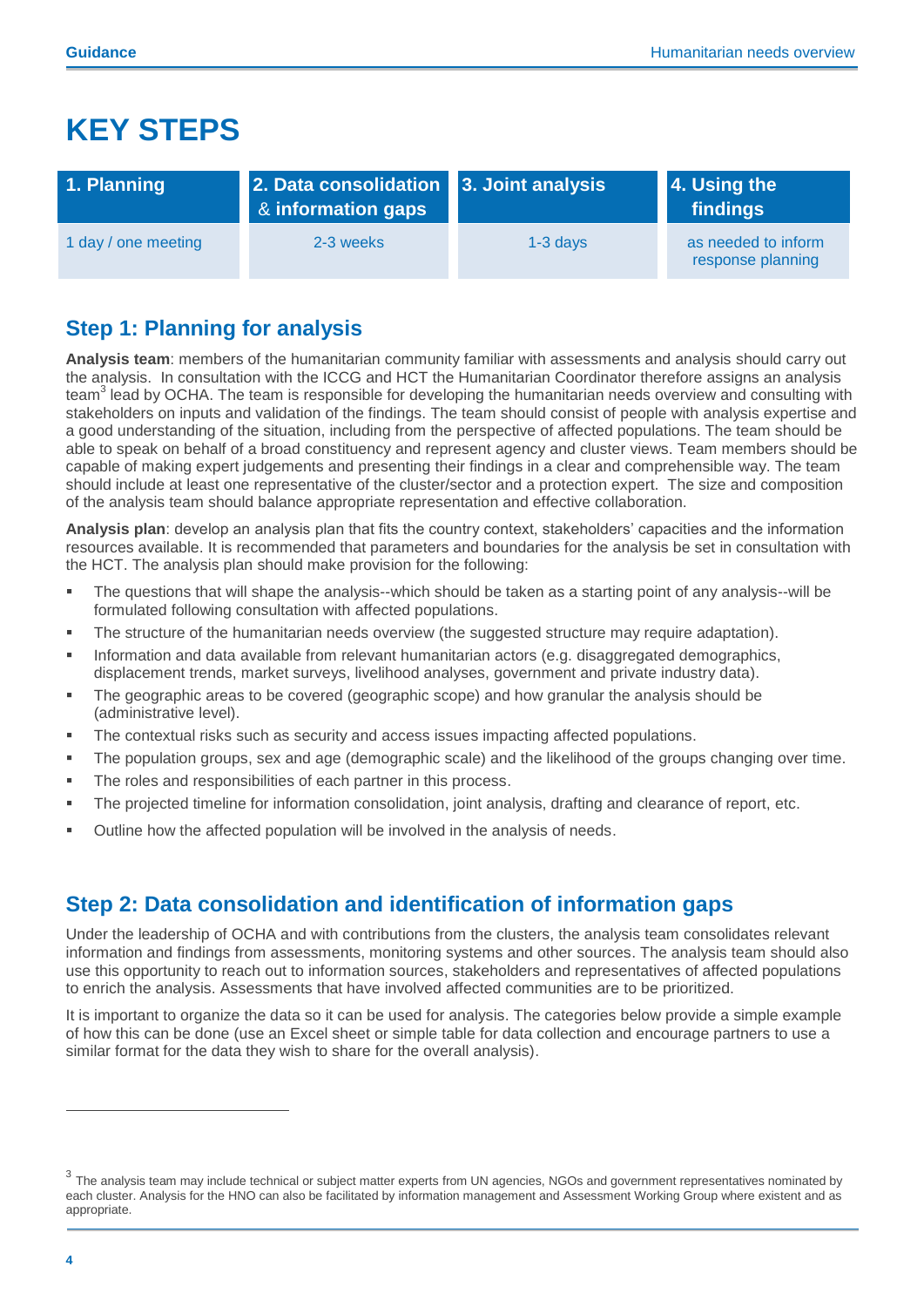| <b>Information Category</b>         | Description                                                                                                                                                                                   | Example                                                                                                                                                                                                |
|-------------------------------------|-----------------------------------------------------------------------------------------------------------------------------------------------------------------------------------------------|--------------------------------------------------------------------------------------------------------------------------------------------------------------------------------------------------------|
| <b>Key issues</b>                   | Should describe the main challenges<br>the population is facing to meet their<br>basic needs.                                                                                                 | Over 50% of grazing land is inaccessible due to conflict.<br>50% of markets dysfunctional.                                                                                                             |
| <b>Underlying factors</b>           | Should describe the root causes of<br>the crisis (political instability, conflict,<br>economic conditions, discrimination<br>based on sex, ethnicity, religion,<br>environmental conditions). | Competition over land resources, marginalisation of<br>groups x.y.z and breakdown of traditional conflict<br>mediation mechanisms continue to fuel armed clashes.                                      |
| <b>Geographic location</b>          | Area for which the key finding applies.                                                                                                                                                       | 50% of grazing land in District A is inaccessible due to<br>conflict.                                                                                                                                  |
| <b>Population group</b>             | A division of the population by sex,<br>age, livelihood, ethnicity, living<br>arrangement or other vulnerable<br>groups, etc.                                                                 | Over 50 % of grazing land is inaccessible in District A<br>due to conflict, severely impacting pastoralists who<br>traditionally use this resource.                                                    |
| # of affected people<br>(caseloads) | Groups of people (as identified<br>above) or all of the affected people, in<br>need or at risk due to a given<br>problem.                                                                     | Over 50% of grazing land in District A is inaccessible<br>due to conflict, severely impacting 10,000 pastoralist<br>households who traditionally use this resource, of which<br>18% are female headed. |
| <b>Operational environment</b>      | Factors impacting the response                                                                                                                                                                | Access is limited and unpredictable due to insecurity.                                                                                                                                                 |
| Date of information                 | Date the information was collected<br>(not when it was made public).                                                                                                                          | Dd/mm/yyyy                                                                                                                                                                                             |
| Source of information               | The name of report or source                                                                                                                                                                  | Food Security Cluster report, Multi-Cluster Initial Rapid<br>Assessment (MIRA), government assessments.                                                                                                |
| <b>Reliability of information</b>   | Reliability of the information recorded                                                                                                                                                       | 1=reliable 2=partially reliable 3=not reliable                                                                                                                                                         |

Working practices in assessment coordination, information management and monitoring vary significantly from context to context. Having basic elements and tools in place to help manage data will facilitate a successful needs analysis and prioritisation process. Below is a sample of the most basic support tools.

#### **Basic information management tools to support data consolidation**

#### **Common Operational Datasets (CODs) / Fundamental Operational Datasets (FODs):**

CODs are common baseline datasets that all humanitarian actors require for operational purposes and ideally come from a local source (i.e. the national government). See more information at:<http://cod.humanitarianresponse.info/about-codfod>

#### **Humanitarian Profile:**

The Humanitarian Profile dataset is a subset of CODs featuring overall numbers of people at risk/affected/in need. It is a dynamic and non-GIS specific dataset of the CODs. IASC guidelines can be found at: [http://assessments.humanitarianresponse.info/system/files/documents/files/iasc\\_guidelines\\_on\\_the\\_humanitarian\\_profile\\_](http://assessments.humanitarianresponse.info/system/files/documents/files/iasc_guidelines_on_the_humanitarian_profile_common_operational_dataset_2012-08-07.pdf) [common\\_operational\\_dataset\\_2012-08-07.pdf](http://assessments.humanitarianresponse.info/system/files/documents/files/iasc_guidelines_on_the_humanitarian_profile_common_operational_dataset_2012-08-07.pdf)

#### **Assessment Registry:**

A listing of all assessment/surveys for a defined period, compiled by cluster coordinators, should ensure all relevant assessments by humanitarian actors, baseline data hosted by governments and other information is compiled. Typically OCHA maintains the assessment registry, which should be regularly updated so that effective assessment planning can be carried out to fill information gaps. Guidance can be found at:

<http://assessments.humanitarianresponse.info/files/Draft%20Guideline%20on%20Survey%20of%20Surveys.doc>

#### **Indicators Registry:**

The HCT may agree on a limited set of indicators for analysis that should be referenced throughout the data consolidation and joint analytical process. A list of recommended humanitarian indicators per cluster may be found at: [http://ir.humanitarianresponse.info.](http://ir.humanitarianresponse.info/)

#### Identifying information gaps

Developing a humanitarian needs overview is also an opportunity to identify information gaps systematically. These gaps may be sectoral or geographic, or they may relate to the quality of assessment and monitoring data (i.e. a lack of sex and age disaggregated data; a lack of mandatory consultation with affected women and men from the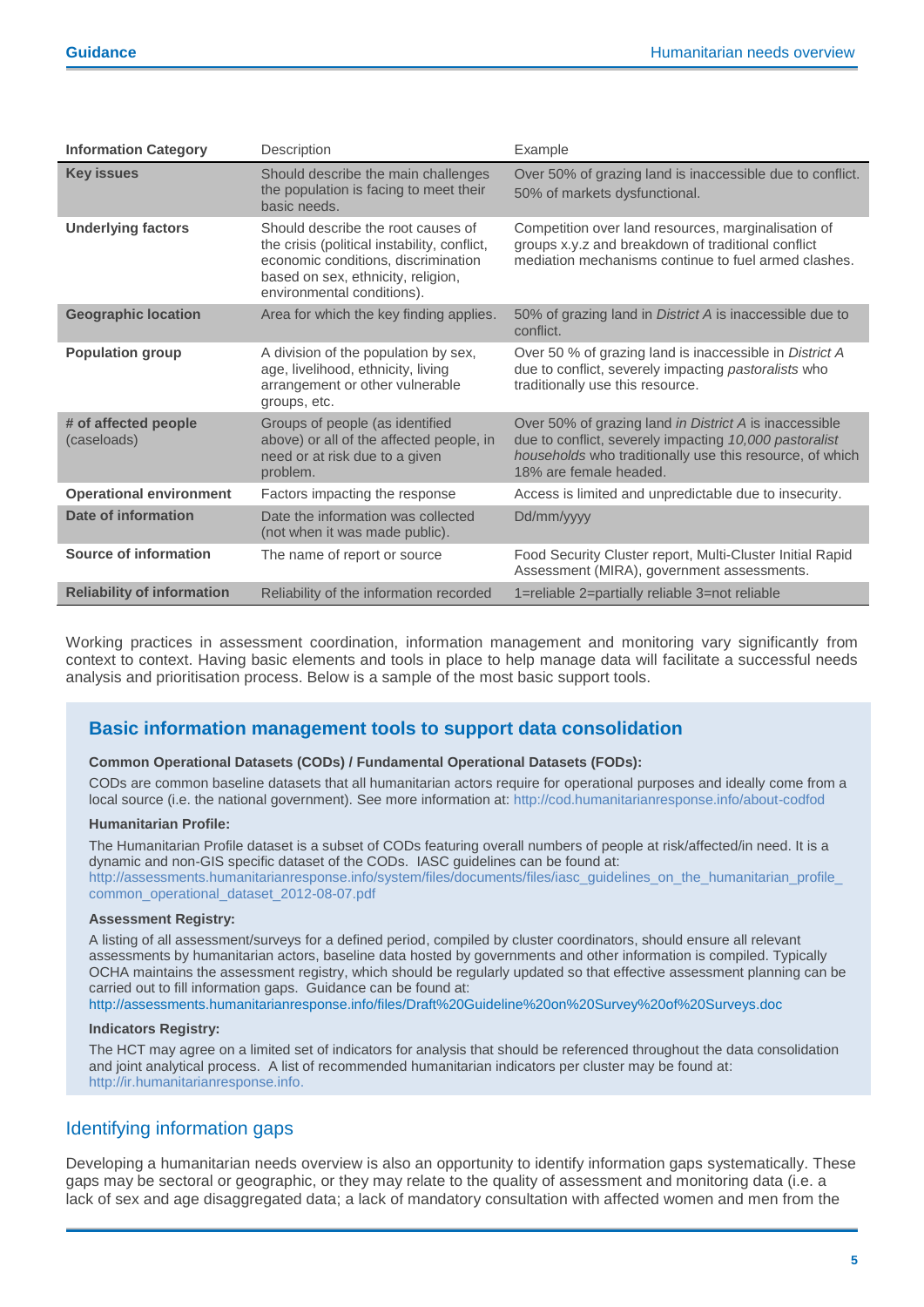community). Consultations with affected populations to determine their key concerns and priorities may expose further gaps. Systematic maintenance of an assessment registry and vulnerability/severity ranking methodology (optional, see following page for details) can also help pinpoint where information is lacking or weak. To address information gaps, an assessment plan should be developed and included in the strategic response plan. This plan should guide the humanitarian community in conducting planned assessments during the next cycle.<sup>4</sup>

#### Annex on operational environment and underlying factors

The 'operational environment and factors' annex is of critical importance for the response analysis which is the first step in strategic planning. Analysis of the operational environment should take into consideration:

- Capacity of actors outside the HCT such as national government, affected populations and other organizations.
- Access constraints whether physical, political or bureaucratic.<sup>5</sup>
- Security constraints such as safety and conditions of working environment.
- Political considerations, for example: where the SRP fits into national governments plans; the existence of a peace negotiation or of a peacekeeping or special political mission.
- HCT capacity to deliver.
- Seasonality or the ability to respond according to seasonal factors, crop cycles or weather.
- Country-specific issues and other contextual factors.

## <span id="page-5-0"></span>**Step 3: Joint and inter-sectoral analysis**

Clusters/sectors will typically analyse needs within and across their particular domain to support operational planning and strategic decision making. <sup>6</sup> The humanitarian needs overview strives to capture results at an intersectoral level. In the simplest terms, the HNO looks at the main drivers of the crisis: which areas are affected; how many people are affected and in what way; what are their most urgent needs and capacities. It should provide an analysis both of the existing situation and its implications for the upcoming planning cycle. While building upon the existing information the analysis will have to rely to a large extent on judgement, experience and expert knowledge of the humanitarian context, particularly that of the affected population themselves.

Recommended structure of the joint inter-sectoral analysis and the humanitarian needs overview:

**1. Key humanitarian issues** (e.g. what are the acute challenges to the lives and livelihoods of the affected population faces and how these are likely to change in coming months).

#### **2. Impact of the crisis**

- Drivers and underlying factors (e.g. what are root causes of the crisis; how does the context shape the crisis; precrisis vulnerabilities).
- Geographical scope and demographic profile (caseloads) of the crisis (e.g. how are girls, women, boys and men affected and where are they located; what are the vulnerable/marginalized/discriminated-against groups affected).
- Situation of affected populations (e.g. what are the needs of the affected population; what are their coping mechanisms; how has the crisis impacted on livelihoods in affected areas; what is the impact on access to essential goods and services), including a protection analysis (e.g. what are the threats they face; who is vulnerable to these threats and why; what capacities do people have to mitigate these threats and their impact; who is discriminated against/marginalized in the community and why) and a gender analysis (e.g. how are women, girls, men and boys differently affected by the crisis and what are the gender dimensions of humanitarian need).

#### **3. Information gaps**

**Annex: Operational environment and factors** (national and international response capacity, humanitarian access).

<sup>&</sup>lt;sup>4</sup> Refer to the Operational Guidance on Coordinated Assessments in Humanitarian Crises:

<https://humanitarianresponse.info/programme-cycle/space/document/operational-guidance-coordinated-assessments-humanitarian-crises-0> <sup>5</sup> Refer to Access Monitoring & Reporting Framework, OCHA.

<sup>6</sup> See *Cluster Coordination Reference Module* for defined responsibilities by the clusters.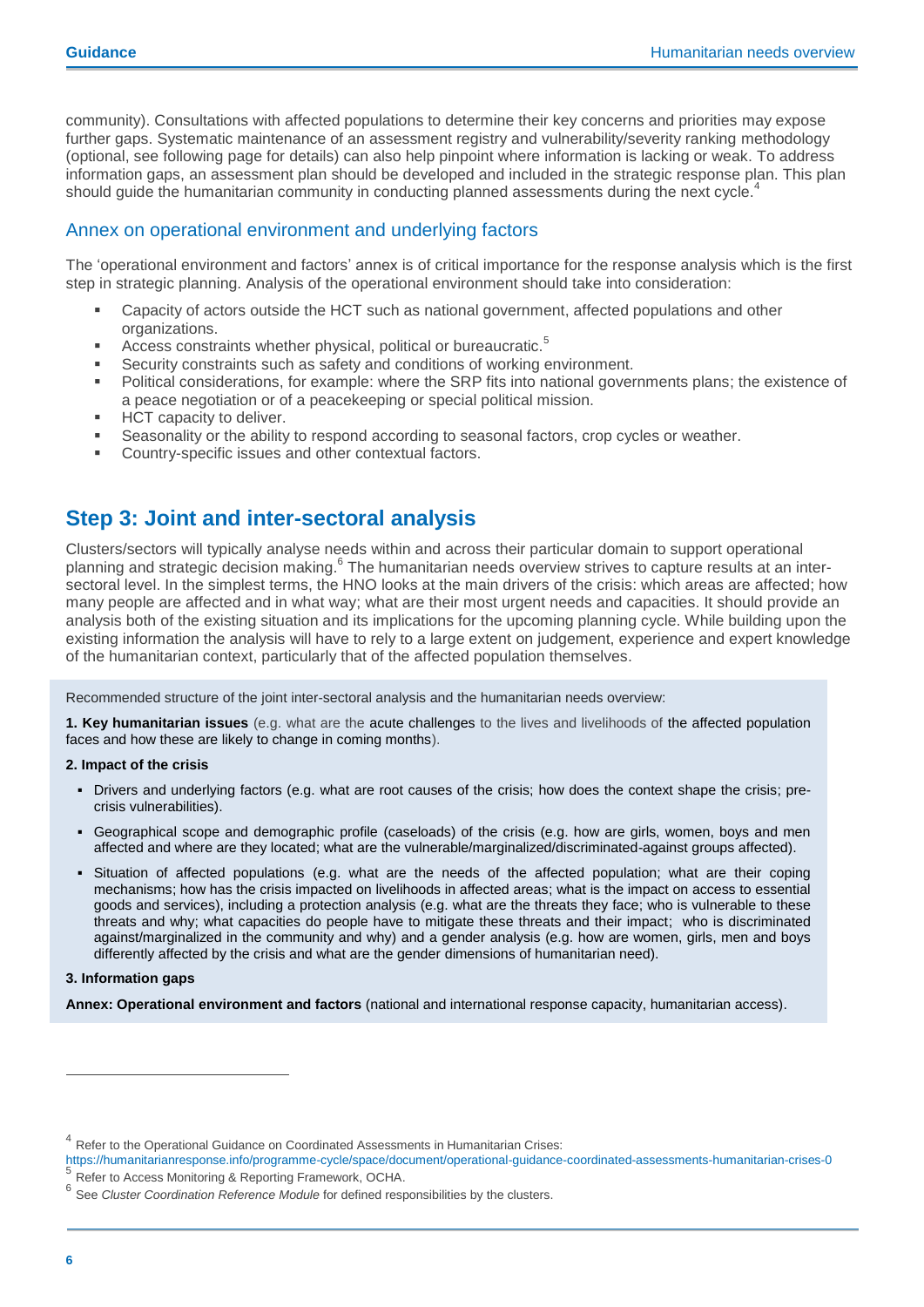To finalize the joint analysis, the analysis team first consults the inter-cluster coordination group to validate the findings. A broader meeting or consultation process with the wider humanitarian community including national partners and affected communities should be facilitated with OCHA's support to foster a shared and accurate understanding of the humanitarian situation. Finally the analysis is presented to the HCT for endorsement.

Analysis considerations:

- Analyse and describe the key humanitarian problems from the perspective of the affected populations.
- Acknowledge the multi-sectoral nature of humanitarian problems, when appropriate.
- Think about what the findings mean for the duration of the planning cycle. Apply a structure that clearly distinguishes between the current and projected situations. Distinguishing clearly between facts and assumptions will build your evidence base in a transparent manner and allow the reader to develop their own understanding of the situation.
- Consider how environmental factors and other cross-cutting issues affect and might worsen the situation of affected populations.
- Use comparison (in time or location) to strengthen your analysis ('… based on previous experience / a similar situation in location xy it is likely that…').
- Consider how existing gender inequalities affect and might worsen the situation of affected populations. Identify the distinct assistance and protection needs of girls, boys, women and men and how discrimination might impact their access to services or assistance.
- Use a systematic approach when breaking down complex issues. Break down complex problems into smaller elements, while retaining the links between them. In previous planning processes, some countries found it helpful to use indicator-based ranking tools to categorise and weigh vulnerabilities and humanitarian problems.
- Ensure that sufficient information is available for the response analysis process, and that it is recent, reliable and prioritised.
- Validate and triangulate findings with national counterparts and affected populations.
- Source each piece of information transparently and systematically (this will demonstrate the evidence base!).
- Use visuals: this allows you to convey complex issues in a more accessible manner. The reader may develop their own understanding more easily. It must be underlined that this is a simplification of the situation.

#### **Support tools and methods for joint needs analysis**

To condense large amounts of humanitarian needs information into a format that allows for comparison, ranking, and discussion, using a methodology for vulnerability and severity ranking is recommended. Such a methodology can be supported by existing tools to promote structured and transparent paths towards establishing priorities, and if done collaboratively, can reduce bias in decision-making.

<span id="page-6-0"></span>The use of such tools and guidance are optional and available as support to the HCT. The HCTs are encouraged to explore and promote tools currently used in-country. When using any such tools, expert views need to be sought when adapting it to the country level. OCHA HQ and Global Clusters may assist.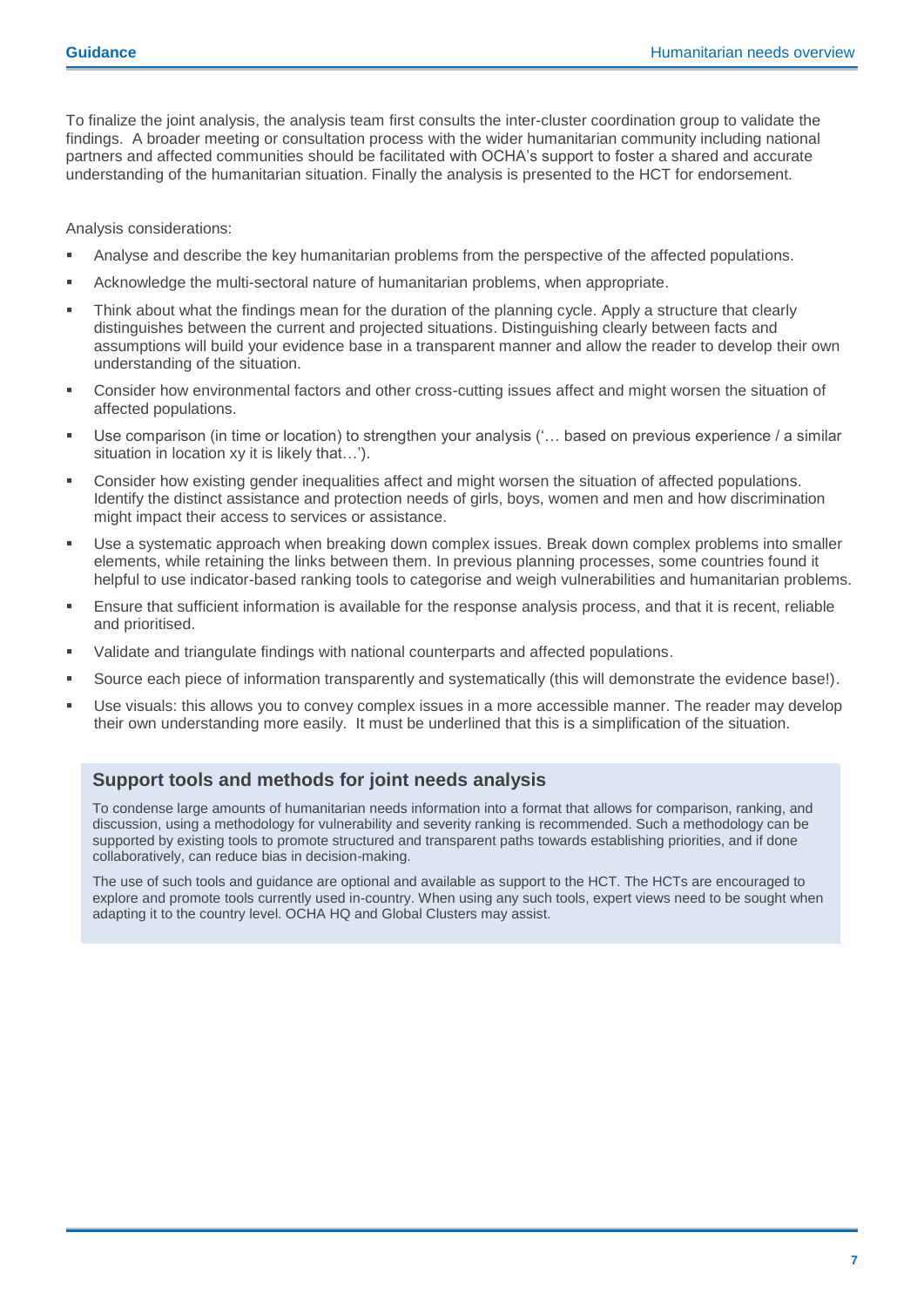# **Step 4: Using the findings**

**Making findings accessible**: capture the analysis in an easily accessible format; compile it in a succinct, focused and visual way that demonstrates the evidence base on which planning for collective activities can rely. Make the humanitarian needs overview accessible and share it with relevant stakeholders once endorsed by the HC/HCT.

**Linking the HNO to the SRP**: the analysis team should brief participants at the strategic planning workshop on the findings to ensure that the evidence base is introduced. The HNO is meant to flag the three to five key issues for the response analysis process and the cluster plans. Both the needs analysis and the operational environment should directly inform the **response analysis** and help set the parameters (time, geographical areas, and feasibility of different response options) of the strategic response plan. The response analysis should help answer questions on how to address identified needs in a given operational context with the resources anticipated.

**No SRP required**: development of an HNO might reveal that the situation has stabilized to a point where no SRP is required. Other planning and funding tools might be more appropriate to shift the focus towards an exit strategy, preparedness activities and resilience programming.<sup>7</sup>



<sup>&</sup>lt;sup>7</sup> Activities such as contingency planning and preparedness will also be undertaken if a strategic response plan is undertaken.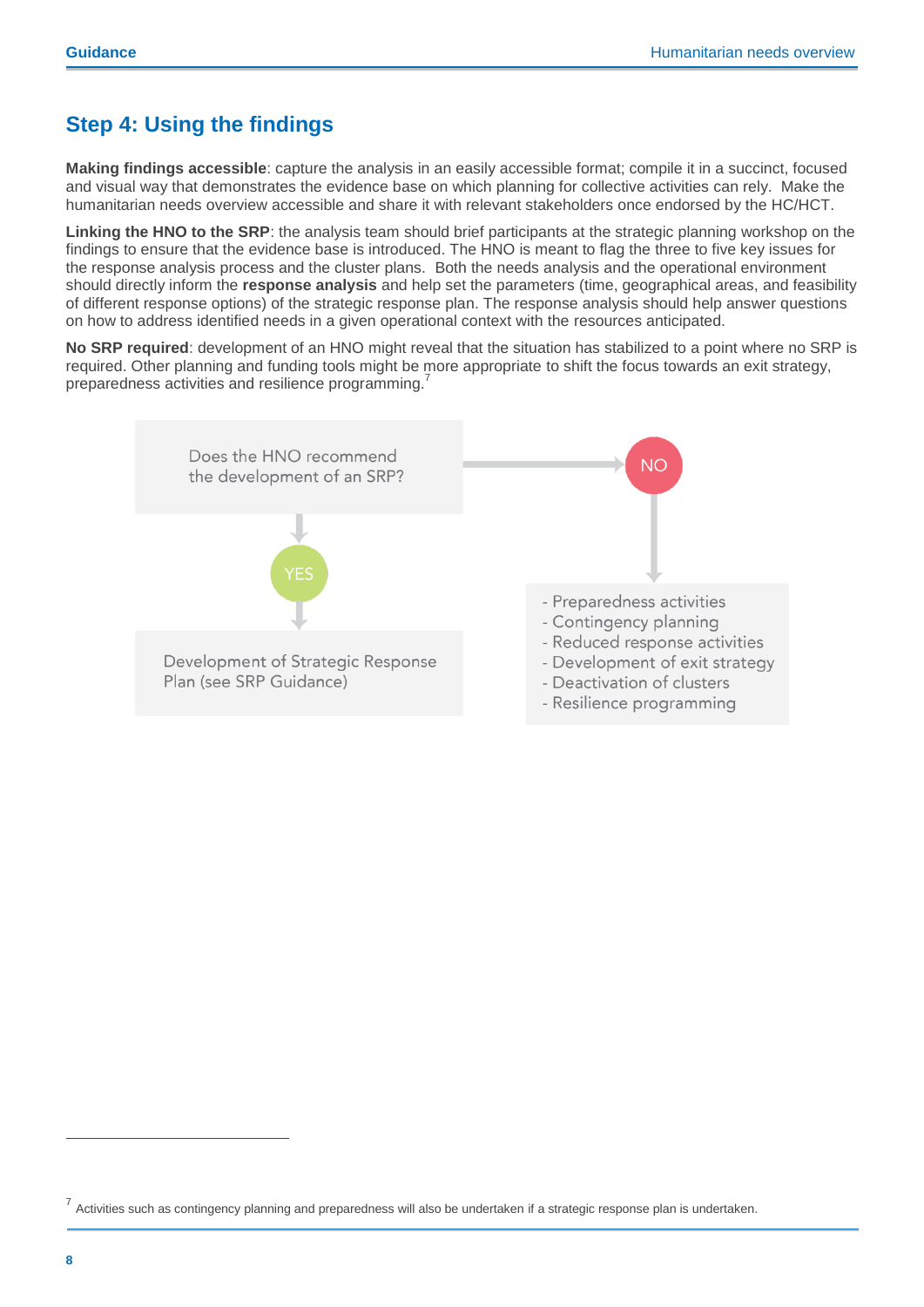# **ANNEX I: ROLES AND RESPONSIBILITIES**

<span id="page-8-0"></span>

| <b>MAIN</b>                             | <b>Preparation/</b>                                                                                                                                                                                                                                                    | <b>Needs Analysis</b>                                                                                                                                                                                                                                                                                                                                                                                                                                                                                                                                                                                                                                                                             | <b>Response Monitoring</b>                                                                                                                                                                                                                                                                                                                                                              |                                                                                                                                                                                                                                                                                                                                                                                                                                                                                                  |                                                                                                                                                                                                                                                                         |                                                                                                                                                                                                                                                                                                                                                                                                                                                                                                                                                                                                                                                                      |
|-----------------------------------------|------------------------------------------------------------------------------------------------------------------------------------------------------------------------------------------------------------------------------------------------------------------------|---------------------------------------------------------------------------------------------------------------------------------------------------------------------------------------------------------------------------------------------------------------------------------------------------------------------------------------------------------------------------------------------------------------------------------------------------------------------------------------------------------------------------------------------------------------------------------------------------------------------------------------------------------------------------------------------------|-----------------------------------------------------------------------------------------------------------------------------------------------------------------------------------------------------------------------------------------------------------------------------------------------------------------------------------------------------------------------------------------|--------------------------------------------------------------------------------------------------------------------------------------------------------------------------------------------------------------------------------------------------------------------------------------------------------------------------------------------------------------------------------------------------------------------------------------------------------------------------------------------------|-------------------------------------------------------------------------------------------------------------------------------------------------------------------------------------------------------------------------------------------------------------------------|----------------------------------------------------------------------------------------------------------------------------------------------------------------------------------------------------------------------------------------------------------------------------------------------------------------------------------------------------------------------------------------------------------------------------------------------------------------------------------------------------------------------------------------------------------------------------------------------------------------------------------------------------------------------|
| <b>STEPS</b>                            | pre-planning                                                                                                                                                                                                                                                           | Humanitarian Needs Overview                                                                                                                                                                                                                                                                                                                                                                                                                                                                                                                                                                                                                                                                       | Response Analysis                                                                                                                                                                                                                                                                                                                                                                       | Country strategy                                                                                                                                                                                                                                                                                                                                                                                                                                                                                 | <b>Cluster Plans</b>                                                                                                                                                                                                                                                    | <b>Periodic Monitoring Report</b>                                                                                                                                                                                                                                                                                                                                                                                                                                                                                                                                                                                                                                    |
| <b>Content</b>                          | • Planning for a<br>needs-based<br>strategic response<br>planning including<br>time frame<br>■ Establishing the<br>broad parameters of<br>the process<br>• Considering options<br>for consulting the<br>affected population<br>Agreeing on roles &<br>responsibilities | Joint needs analysis/overview<br>Key problem statements<br>Impact of the following on the crisis:<br>Drivers/underlying factors<br>Scope/scale and demographic<br>profile<br>- Population status (including<br>livelihood analysis)<br>- Impact of the crisis on critical<br>markets<br>· Information gaps (assessment<br>planning in SRP)<br><b>Annex: Operational environment</b>                                                                                                                                                                                                                                                                                                               | Components for response<br>analysis:<br>1. Needs analysis (HNO)<br>2. Operational environment:<br>- Capacity (local, national,<br>international, HCT)<br>- Community concerns<br>- Access constraints<br>- Security constraints<br><b>Political considerations</b><br>- Seasonal cycles<br>- Market capacity<br>- Country specifics                                                     | <b>Country strategy</b><br>• Parameters:<br>boundaries;<br>assumptions;<br>results of response<br>analysis<br>Strategic objectives<br>Strategic indicators,<br>baselines and targets<br>Assessment planning                                                                                                                                                                                                                                                                                      | <b>Cluster strategies</b><br>• Cluster objectives<br>Log frames<br>• Cluster activities,<br>locations, indicators,<br>baselines and targets                                                                                                                             | <b>Overview</b><br>• Changes in context<br>- Needs analysis<br>Response capacity<br><b>Strategic Objectives</b><br>Achievements to date<br><b>Analysis</b><br><b>Funding analysis</b><br>• Cluster Performance and<br>achievements<br>• Challenges<br><b>Example 1</b> Contingency/Preparedness Plans<br><b>Recommendations</b>                                                                                                                                                                                                                                                                                                                                      |
| <b>Modalities</b>                       | <b>HCT</b> planning meeting<br>in consultation with the<br><b>ICCG</b>                                                                                                                                                                                                 | Analysis team, supported by OCHA,<br>responsible for the development of<br>humanitarian needs overview.                                                                                                                                                                                                                                                                                                                                                                                                                                                                                                                                                                                           | Response analysis: during<br>strategic planning workshop<br>based on needs analysis and<br>operational environment                                                                                                                                                                                                                                                                      | Workshop<br>Wider<br>consultations/reviews<br>Validation by HCT                                                                                                                                                                                                                                                                                                                                                                                                                                  | Intra-cluster work<br>Validation by HCT                                                                                                                                                                                                                                 | Through processes, responsibilities<br>and reporting format outlined in<br>monitoring framework                                                                                                                                                                                                                                                                                                                                                                                                                                                                                                                                                                      |
| <b>Main actors</b>                      | <b>Humanitarian</b><br>Coordinator<br>(HC)/HCT/ICCG                                                                                                                                                                                                                    | HCT/ ICCG, Clusters, OCHA<br>analysis team assigned by HCT/ICCG<br>comprising cluster representatives and<br>technical experts                                                                                                                                                                                                                                                                                                                                                                                                                                                                                                                                                                    | <b>HCT</b><br><b>ICCG</b><br>Humanitarian stakeholders                                                                                                                                                                                                                                                                                                                                  | <b>HC/HCT</b><br><b>ICCG</b>                                                                                                                                                                                                                                                                                                                                                                                                                                                                     | Cluster coordinators and<br>members                                                                                                                                                                                                                                     | Clusters, ICCG, HC/HCT                                                                                                                                                                                                                                                                                                                                                                                                                                                                                                                                                                                                                                               |
| Roles +<br>responsi-<br><b>bilities</b> | • HC/HCT: decision on<br>the overall process<br>from joint needs<br>analysis to strategic<br>response planning<br>• Cluster<br>coordinators:<br>planning with the<br><b>HCT</b>                                                                                        | • HC/HCT: custodians of the process,<br>responsible for initiating and<br>validating joint analysis<br><b>Analysis team: conducts</b><br>consultations and develops<br>humanitarian needs overview<br>• OCHA: convenes analysis team and<br>supports data compilation,<br>consultations, caseload estimation,<br>joint analysis, production of needs<br>overview document and<br>dissemination as appropriate,<br>maintains assessment registry<br>• Cluster coordinators: coordinate<br>member inputs, participate in<br>consultations, identification of needs<br>and gaps, validate findings<br>• NGOs, agencies: participate in<br>consultations, provide expert inputs,<br>validate findings | • HC/HCT: custodians of the<br>process<br>• Analysis team: present and<br>ensure availability of needs<br>overview<br><b>- Cluster coordinators:</b><br>prepare and ensure<br>availability of information for<br>response analysis<br>• OCHA: facilitates response<br>analysis process and<br>discussion<br>• NGOs, agencies: participate<br>in consultations, provide<br>expert inputs | <b>- HC/HCT: Leads</b><br>planning process,<br>defines overall vision<br><b>- Cluster coordinators:</b><br>participate in planning,<br>engage with cluster<br>members, provide HCT<br>with inputs for the<br>strategy, ensure cross-<br>sectoral collaboration<br>• OCHA: Facilitates<br>planning process,<br>coordinates caseload<br>planning, prepares draft<br>country strategy,<br>finalises response plan<br>· NGOs, agencies:<br>participate in<br>consultations, provide<br>expert inputs | - Cluster<br>coordinators:<br>Prepare internal<br>division of labour and<br>establish peer review<br>panel for projects<br>• Cluster members:<br>Contribute to cluster<br>plans; elaborate on<br>projects, including<br>requirements in line<br>with cluster objectives | <b>Cluster:</b> reviews compiled core<br>and supplemental information;<br>synthesises challenges faced in<br>reaching objectives; makes<br>recommendations for cluster/HCT<br>action<br><b>• OCHA:</b> facilitates compilation of<br>core and supplemental information<br>for inter-cluster analysis and<br>reporting<br><b>- ICCG:</b> analyses compiled<br>information and synthesises<br>challenges faced in reaching<br>objectives; makes<br>recommendations for HCT<br><b>- HC/HCT:</b> deliberates on findings<br>and recommendations: makes<br>evidence-based decisions to<br>address major constraints.<br>Optionally, endorses report for<br>public release |
| <b>Timeline</b>                         | A meeting ahead of the<br>start of the process                                                                                                                                                                                                                         | 4-6 weeks before SRP development                                                                                                                                                                                                                                                                                                                                                                                                                                                                                                                                                                                                                                                                  | One meeting /session<br>(ideally at SRP workshop)                                                                                                                                                                                                                                                                                                                                       | 4 weeks including<br>workshop                                                                                                                                                                                                                                                                                                                                                                                                                                                                    | 4 weeks                                                                                                                                                                                                                                                                 | As agreed in the Monitoring<br>Framework                                                                                                                                                                                                                                                                                                                                                                                                                                                                                                                                                                                                                             |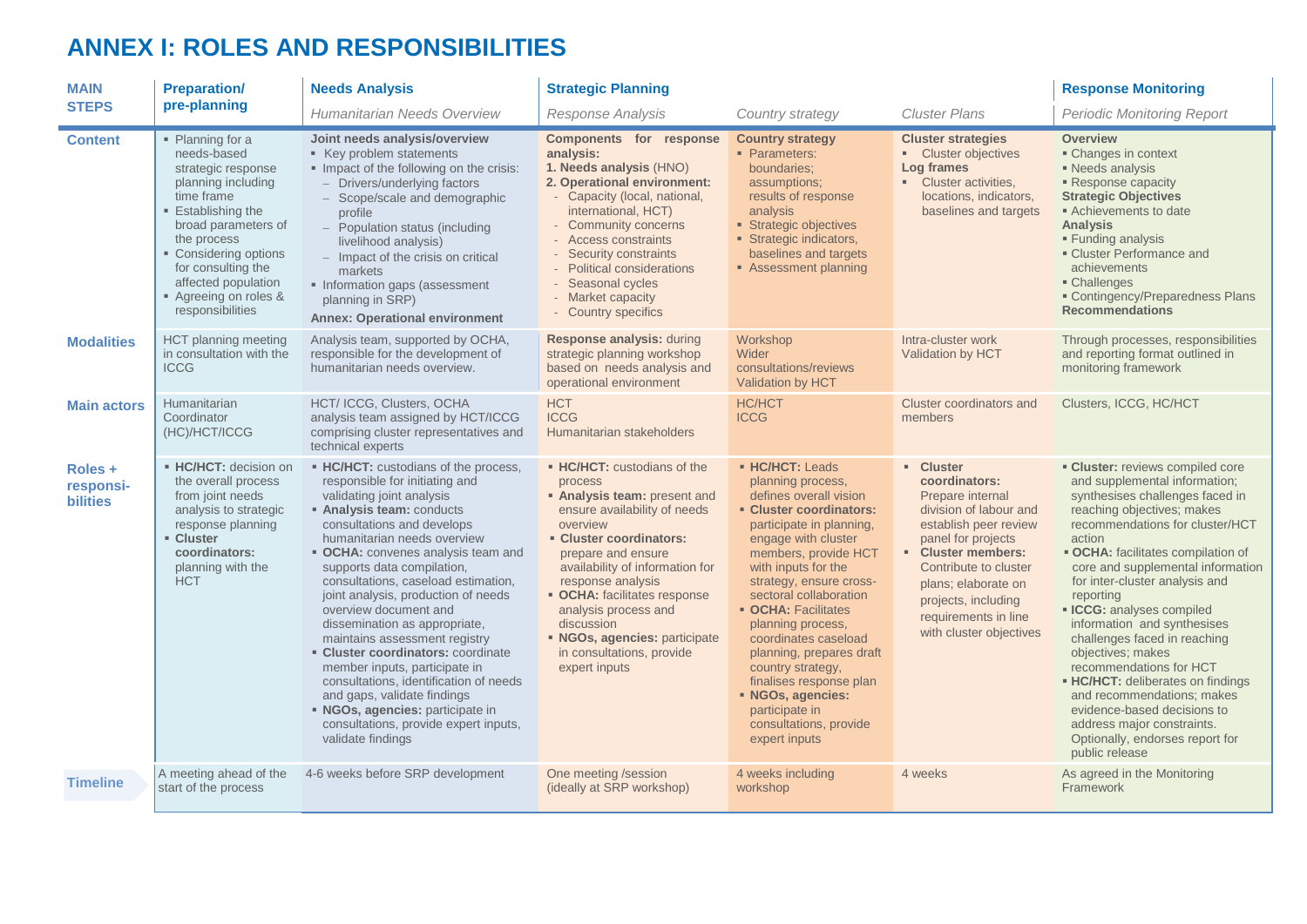# **ANNEX II: AIDE MEMOIRE FOR HUMANITARIAN NEEDS OVERVIEW**

<span id="page-9-0"></span>

| <b>STEPS</b>                | <b>Pre-planning</b>                                                                                                                       | <b>Planning</b>                                                                                                                                                                                                                                                                               | <b>Data Consolidation and Information Gaps</b>                                                                                                                                                                                                                                                                                                                                                                                                                                                                                                                                               | <b>Joint needs analysis</b>                                                                                                                                                                                                                                                                                                                                                                                                                                                                                                                                                                                                                                                                                                     | <b>Using the findings</b>                                                                                                      |
|-----------------------------|-------------------------------------------------------------------------------------------------------------------------------------------|-----------------------------------------------------------------------------------------------------------------------------------------------------------------------------------------------------------------------------------------------------------------------------------------------|----------------------------------------------------------------------------------------------------------------------------------------------------------------------------------------------------------------------------------------------------------------------------------------------------------------------------------------------------------------------------------------------------------------------------------------------------------------------------------------------------------------------------------------------------------------------------------------------|---------------------------------------------------------------------------------------------------------------------------------------------------------------------------------------------------------------------------------------------------------------------------------------------------------------------------------------------------------------------------------------------------------------------------------------------------------------------------------------------------------------------------------------------------------------------------------------------------------------------------------------------------------------------------------------------------------------------------------|--------------------------------------------------------------------------------------------------------------------------------|
| <b>Content</b>              | Consolidate available<br>information<br>Think through the<br>entire process from<br>needs analysis to<br>next steps.                      | Organisational, inter-cluster<br>and agency considerations:<br>Capacity<br><b>Resources</b><br>Space/sharing space<br>Time allocation<br>Ensure protection<br>analysis informs the<br>HNO government and<br>other local sources<br>How do we capture the<br>views of affected<br>populations? | What do we know?<br>Sources (CODs, FODs, government, NGO<br>$\bullet$<br>websites, community consultations, cluster<br>reports etc.)?<br>Reliability?<br>$\bullet$<br>Quality?<br>Coverage? What do we not know?<br>Sources (CODs, FODs, government, NGO<br>websites etc.)?<br>Lack of sex- and age-disaggregated data<br>Reliability?<br>Quality?<br>٠<br>Impartiality and independence of data and<br>sources<br>Coverage? Scale/projection of crisis?<br>What format should be used to consolidate<br>the data?<br>Identify gaps in consultation of findings with<br>affected populations | Consider:<br>How?<br>$\bullet$<br>When?<br>Who? Different groups?<br>Why?<br>Displacement trends<br>Use of ranking tools<br>Inter-sectoral needs?<br>$\bullet$<br>Gender, age & cross-cutting<br>issues?<br><b>Environmental factors?</b><br>Flag the three to five most urgent<br>needs that emerge from those<br>questions and have in mind that<br>solutions are commonly multi-sector.                                                                                                                                                                                                                                                                                                                                      | How do we use the<br>findings?<br>How and to whom do<br>we present any<br>problems?<br>Is a strategic response<br>plan needed? |
| <b>Support</b><br>questions | • What do we need to<br>know?<br>• What do we not<br>need to know?<br>• What do we need<br>instead?<br>• What's our overall<br>time line? | • Who's involved?<br>• Why are we planning this<br>exercise?<br>• For which areas are we<br>planning?<br>• When are we planning<br>for/timeline?<br>• What are we planning<br>and how?<br>• For whom are we<br>planning this exercise?                                                        | • What are the key issues of the crisis? Who are<br>the main actors?<br>• What are the underlying factors?<br>• What are the rural/peri-urban/ urban divides of<br>the crisis?<br>• How are girls, women, boys and men of<br>different ages, including those with specific<br>needs, affected by the crisis?<br>• Which factors exacerbate exposure to<br>existing/new vulnerabilities?<br>• What is disrupting or affecting access to critical<br>markets?                                                                                                                                  | • What can each sector bring to a joint/integrated plan?<br>• How are the different needs of girls, boys, women and men of<br>all ages and diversity affected by the crises? Why?<br>• What is the effect of/on other cross cutting issues such as<br>environmental concerns?<br>• What are the sources and manifestation of threats people<br>face? Who is vulnerable and why?<br>• What is disrupting social cohesion in communities?<br>• What are displacement trends and what causes<br>displacements?<br>• How does this impact affected people's livelihoods?<br>• What projections can we make (seasonal, social, cultural,<br>religious)?<br>• What are the existing capacities in the context to support<br>recovery? |                                                                                                                                |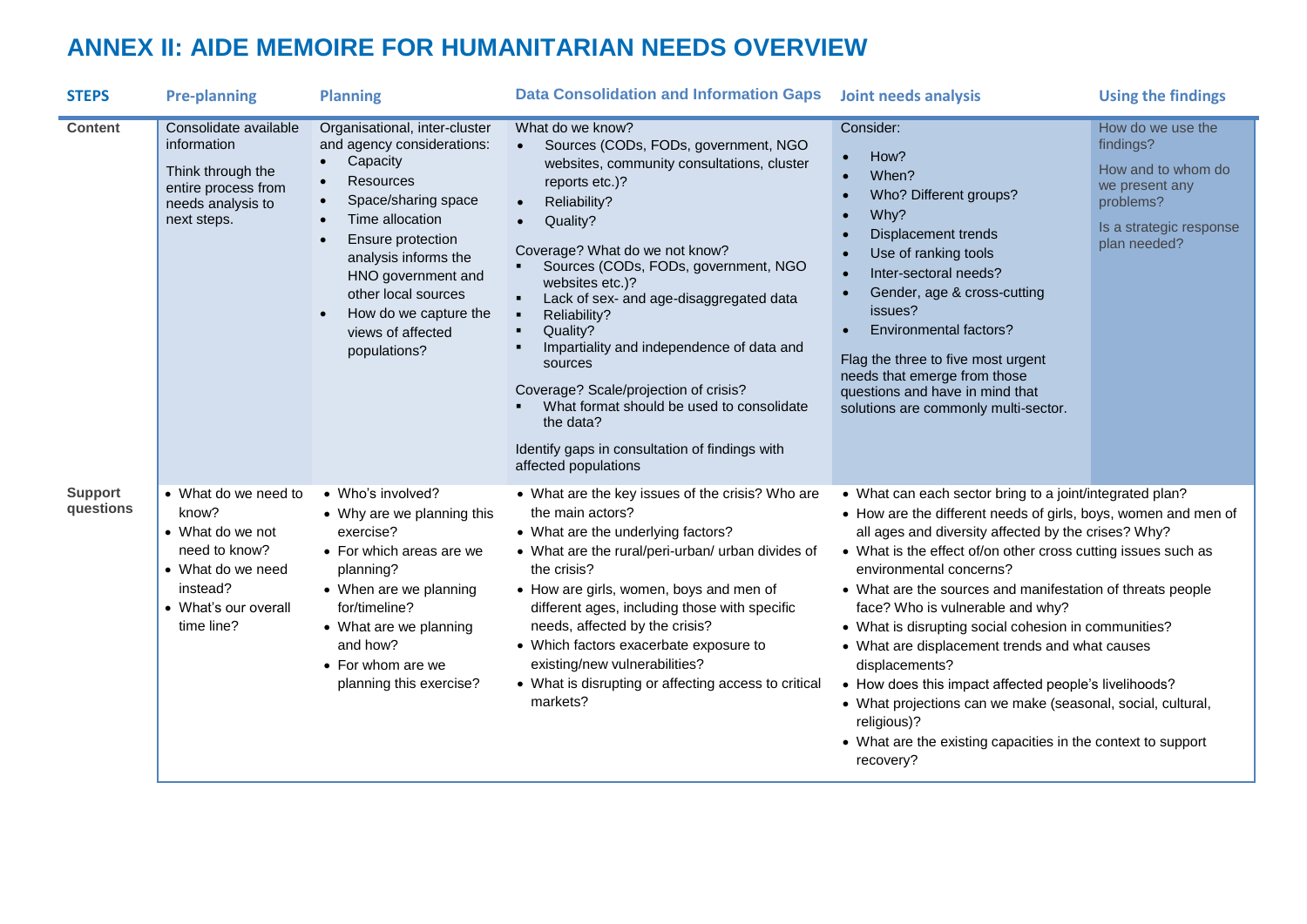# <span id="page-10-0"></span>**ANNEX III: TIPS FOR DEVELOPING A GENDER, AGE AND DIVERSITY SENSITIVE HUMANITARIAN NEEDS OVERVIEW**

Humanitarian situations, be they natural or human-made disasters, have profoundly different impacts on women, men, girls and boys of different age and diversity groups (such as LGBTI, disabled, ethnic/religious minorities). The varying effects on these groups, resulting from their levels of access to power and resources, mean each group will have different perceptions and priorities in terms of the humanitarian and protection assistance they need.

This annex provides tips for the humanitarian needs overview analysis team, to allow them to produce an overview that takes these differences into account, and results in the development of an evidence base with which to design and deliver appropriate and accessible assistance for all groups, contributing to the overall efficiency and effectiveness of humanitarian programming.

A humanitarian needs overview has 'mainstreamed gender and age' when the circumstances, needs and capacities of different groups are described, and the implications of these findings for programming and prioritization are subsequently discussed in the analysis. A humanitarian needs overview that lumps all people together without identifying and addressing the different situations of males and females of different age and diversity groups will lead to a response that won't adequately and efficiently respond to the distinct needs of the diverse groups that make up an affected population.

# **Step 1: Planning for analysis**

When planning for the analysis:

- 1) Ensure that, as far as possible, the **members of your analysis team** have direct field experience of the emergency context, and based on engagement with the affected population, a solid understanding of what the different groups of affected men and women perceive as their main needs.
- 2) Set out the information requirements:
	- Identify the types of information you will need in order to get a robust understanding of the situation of the affected female and male populations of various age and diversity groups. To answer this question you will need to consider how existing gender inequalities affect and potentially worsen the situation of the different affected population groups.
	- Include, in the questions that will quide the analysis, a standing item on how the crisis has affected different groups of people including girls, boys, adolescent girls and adolescent boys, women, men, older women and older men. To answer this question you will need to consider:
	- The different assistance and protection needs and distinct vulnerabilities of each group that result from their age and/or gender.
	- How existing gender inequalities affect and potentially worsen the situation of the different affected population groups.

List the type of sex- and age-disaggregated information you will need to support your age and gender analysis, including but not limited to:

- Demographics of the population in affected areas (rural and urban); demographics in the displacement or refugee sites; number of female headed and male headed households (including older headed households); number of people living alone and widows; ethnic affiliations; dependency ratio; sex ratio.
- Malnutrition rates; morbidity and mortality rates; prevalence of disability and chronic disease; birth rate.
- Primary and secondary school attendance; literacy rates.
- Poverty rates; dependency ratio; sex ratio; female/male and age division within the agricultural and formal employment sectors.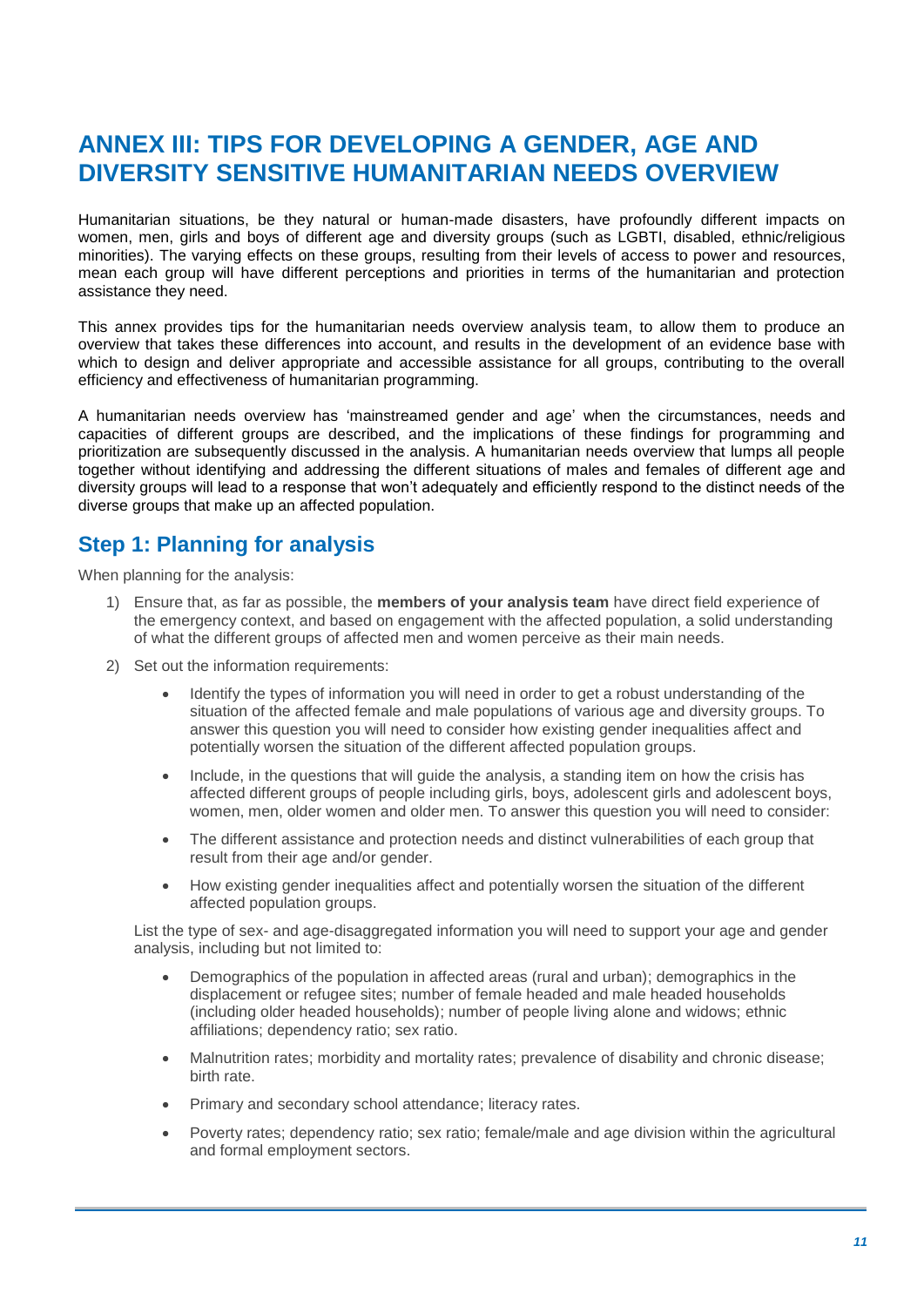- Protection risks and sector specific data, e.g. levels of food insecurity, health consultations etc.
- 3) Map data sources (including secondary data):

Map out the information and data types that are available and that will help you conduct a gender- and age-sensitive analysis of the number of people affected by a disaster and their possible needs. Precrisis information helps understand how the position of different age and gender groups may affect their experience of a crisis and how existing vulnerabilities are likely to be exacerbated by the disaster. By comparing pre- and post-crisis information, you will be able to build a 'before and after' comparison of how different gender, age and diversity groups have been affected by the situation.

- **Population data:** you need to have an idea of how many people, disaggregated by sex and age, have been affected by the current emergency. For the national level, obtaining recent and reliable data from the preferred source--the national statistics office--can often be difficult. Global sources, such as the US Census Bureau and United Nations Statistics Division, can give a reasonable picture of the affected population.
- **Socio-economic data:** identify data sources that provide sex- and age-disaggregated data on the social and economic conditions of girls, boys, women, men and older women and men. For example, you should review the following sources that all provide valuable comparative information about livelihoods, incomes, representation, legal status, education, nutrition and more:
	- National census data (no more than five years old); Demographic Health Survey (DHS) or livelihood surveys; Multiple Indicator Cluster Surveys (MICS); UNDP Gender Inequality Index; OECD SIGI (Social Institutions and Gender Index); World Bank and UN Women Country Profiles.
- **Experience of previous emergencies**: the quality and usefulness of an early gender and age analysis are increased significantly if information is available on what happened during previous, similar crises in the country:
	- What happened specifically to different age and gender groups, including persons from minority groups or with specific vulnerabilities?
	- How did this affect their social and economic roles and responsibilities within the family and the community?
	- If the crisis led to population displacement, what were the demographics of displacement in terms of sex and age?
	- Is there evidence of different age, gender or diversity groups having been forgotten/excluded during relief efforts? If so, which groups?

In section three a full set of questions are provided that you can use to interrogate your secondary data, and to better understand your data needs.

- 4) Prioritize sources of quantitative and qualitative information that have involved direct participation and/or consultation of different groups and sub-groups of the affected community. Use information provided by affected women and men of different ages and social groups, to ensure the joint analysis (see below) draws on information that is grounded in the actual reported needs of the community itself.
- 5) Ensure the sources of information you use cover the various sectors (multi-sectorial and sector-specific needs assessments) and includes thematic assessments that focus on specific population groups (assessments on the situation of IDPs, on gender, on the situation of older people or persons with disabilities, on ethnic/religious minorities etc.) so that these specific issues don't fall through the cracks.
- 6) Structure your data consolidation tools in a way that allows capturing sex- and age-disaggregated data (i.e. an additional column in the spreadsheet to be used), and that also captures qualitative information on the distinct situation of affected female and male populations from various age groups or diversity groups.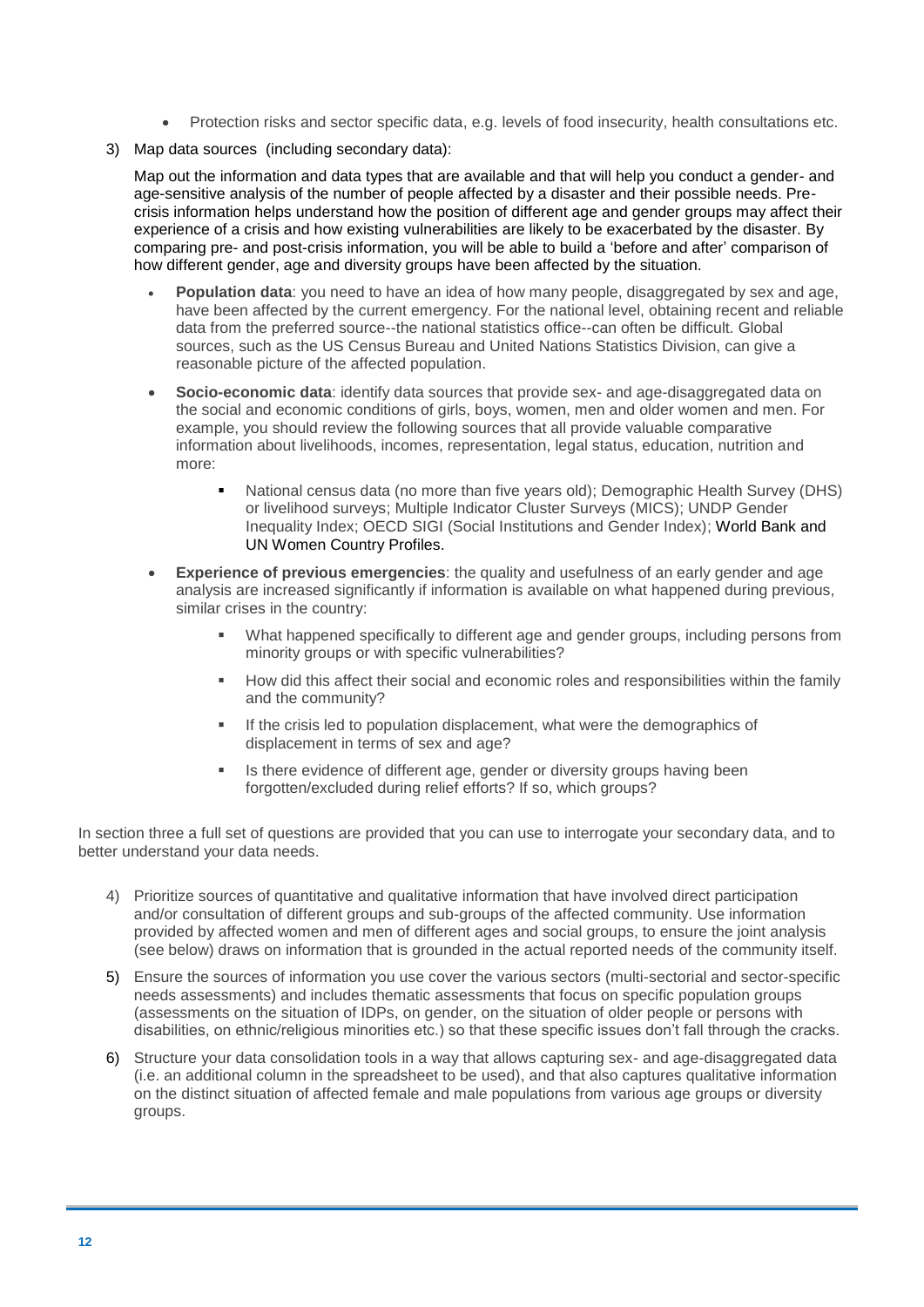# **Step 2: Data consolidation and identification of information gaps**

- 1) When consolidating the data, ensure that, for each of your findings in relation to the points above, **data is organized in a way that provides information on who is affected**, broken down by sex and age, so that a joint gender-, age- and diversity-sensitive analysis can easily be conducted.
- 2) **Identify and address information gaps to help design future assessments:** where crucial data is not available from national or international sources, the inclusion of specific research questions to rectify this situation in later phases of assessment planning is vital. Recommendations can include specific questions to include in field assessment questionnaires or specific topics to address through secondary data review.
	- Gaps can relate to a lack of sex- and age-disaggregated data or to a lack of information on the sociocultural context that shape the status, roles and capacities of the female and male population of different age and diversity groups and result from their levels of access to power and resources.
	- Identification of gaps should also include analysis of whether there is a lack of qualitative information on how the different segments of the population perceive their most pressing needs (i.e. lack of consultation with affected women and men of all ages from the community).

# **Step 3: Joint and inter-sectoral analysis**

The process of secondary data collection and analysis, combined with the findings of in-crisis information compiled as part of the wider HNO, will place you in a good position to compare the situation before and after the crisis, and understand how girls, boys, women and men from different age and diversity groups have been affected.

Tips for age and gender sensitive analysis:

- 1) Consider inviting gender and age advisors or experts for different diversity groups to the working sessions.
- 2) Include, in the questions that will guide the analysis, a standing item on how the crisis has affected different groups of people including girls, boys, adolescent girls and adolescent boys, women, men, older women and older men. To answer this question you will need to draw on your secondary data and understanding of the context, to consider:



In some cases the sex- and age-disaggregated information required may be hard to find or even nonexistent, particularly for older people. In such cases it is important to recognize that:

**A lack of data is a finding and should be reported**.



- The different assistance and protection needs and distinct vulnerabilities of each group that result from their age and gender.
- How existing gender inequalities affect and potentially worsen the situation of the different affected population groups.
- How sub-groups of the population--such as persons with disabilities or from ethnic/religious minorities--are affected differently, and to what extent existing vulnerabilities are exacerbated by the crisis.
- 3) When using any methodology for vulnerability and severity ranking, consider the different situations of women, girls, boys and men from different age and diversity groups.
- 4) Data rarely speaks by itself: using the quantitative and qualitative data that has been consolidated, the team needs to make the information 'talk' to identify the different dimensions of the crisis faced by women, men, girls, and boys from various age groups (young children, adolescents, adults, older people). To accurately reflect the position of these groups you must describe the underlying factors that affect vulnerability.